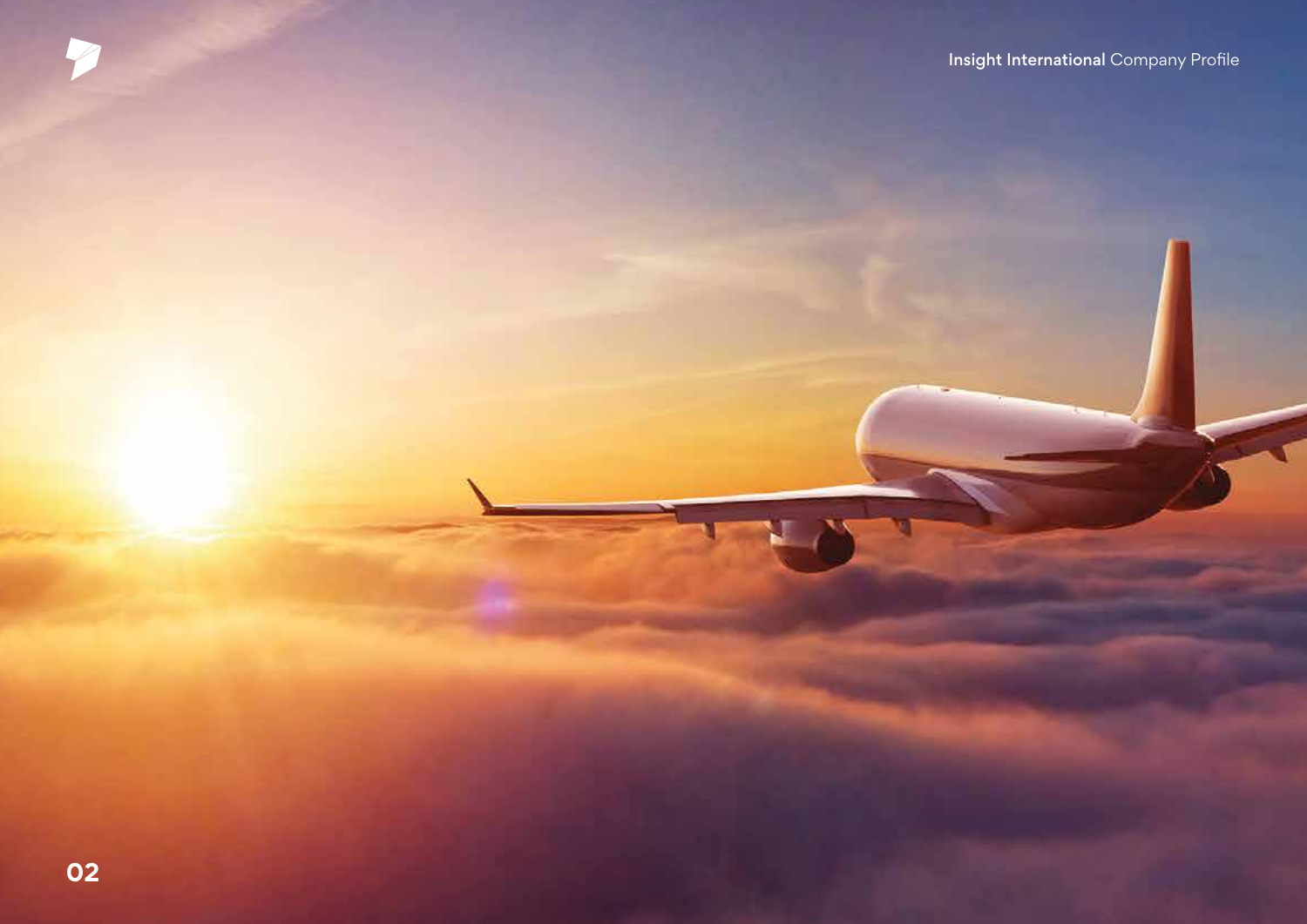

# **The Future is Global. And We Understand That.**

Make your dreams of studying and living abroad a reality with Insight International.

We will help you find the best courses in the country of your choice and guide you with the process of getting an admission, finding an accomodation, and acquiring permanent residence. We will guide you to the future of your dreams. That's the Insight promise.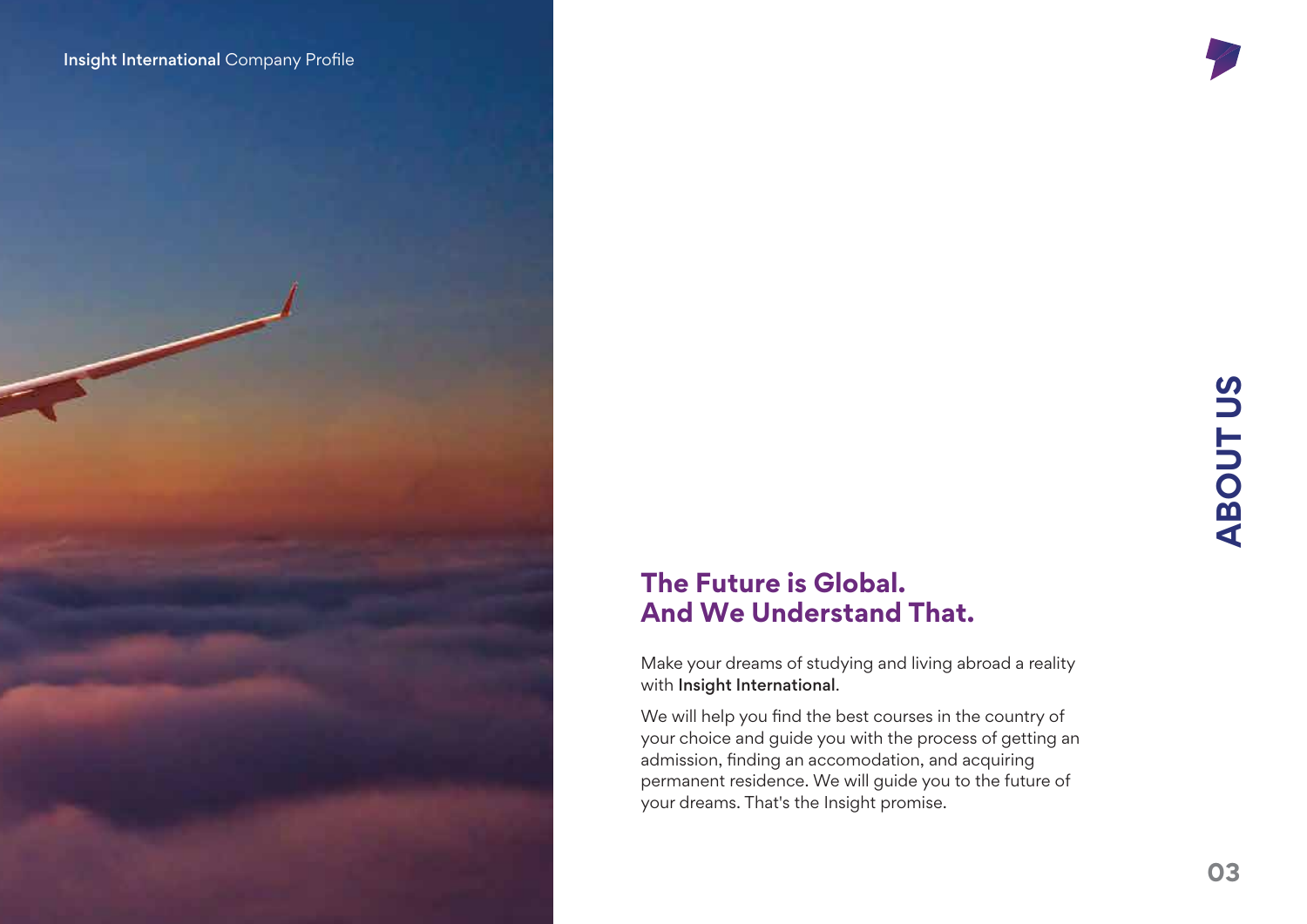

From inception to now, I have only had one dream: to be the best study abroad consultancy in the country by providing assured and quality services. I am grateful we are only a few steps away from fulfilling that dream.



Our journey so far has been positively overwhelming. Undoubtedly, I can say that Insight International has been and will be an honoured guide to many aspiring talents wanting to explore their fortes at top notch institutions in top countries.



Teamwork, patience, and hardwork will always guide us on our path to success. With our attention to detail, I am sure our team will be able to help each and every student aspiring to go abroad for higher studies.

**Tobin Thomas Gopika P G Gopika P G Sanjo Mathew**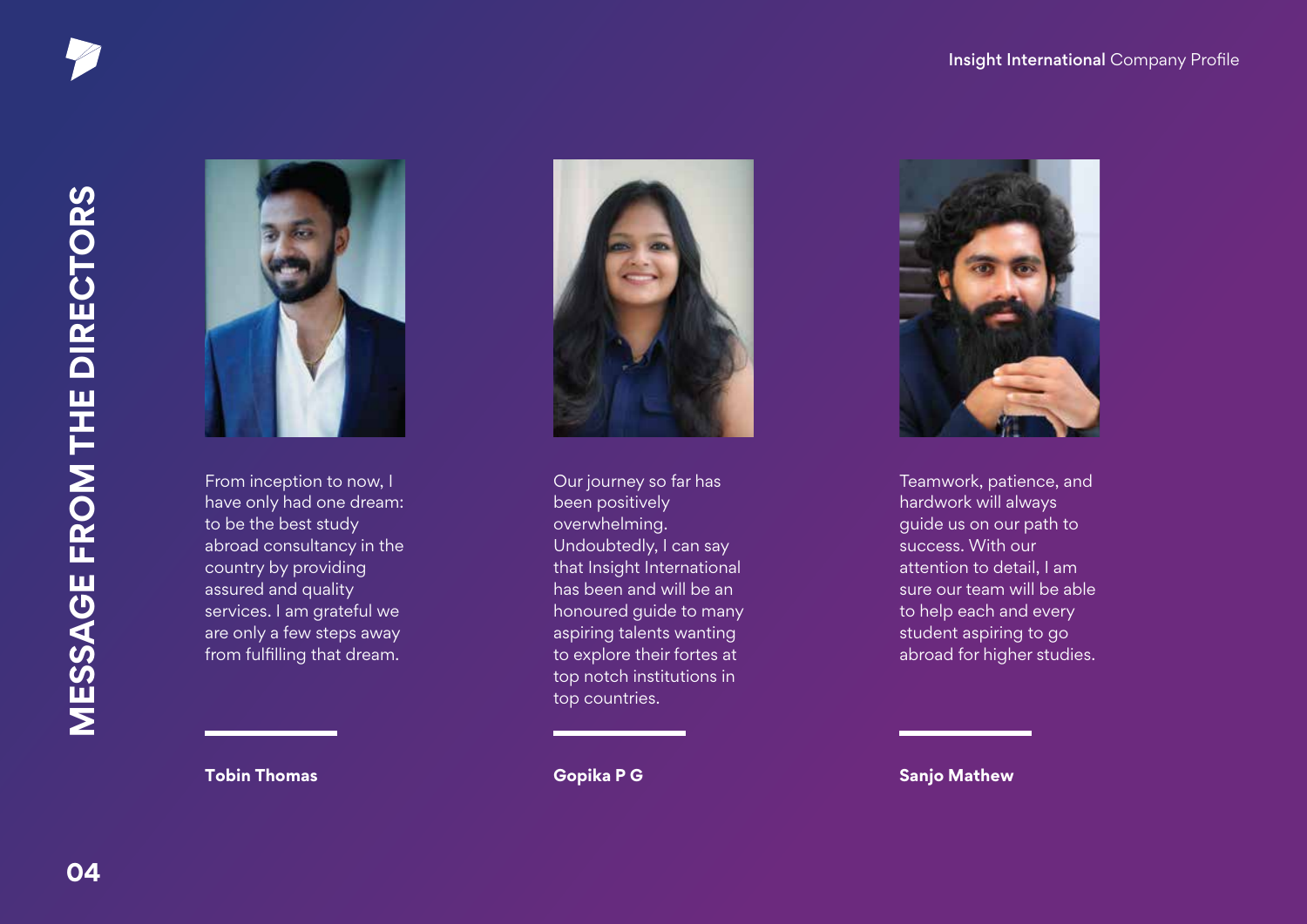



To help students achieve their full potential and global success through overseas education, in addition to giving back our nation an efficient and educated workforce. **VISION**

To become the **'study abroad and immigration consultant of choice for both parents and students'**, as well as build a reputation for being one of the most reliable and trustworthy consultants in Kerala for students wishing to study abroad.

# MISSION **MISSION**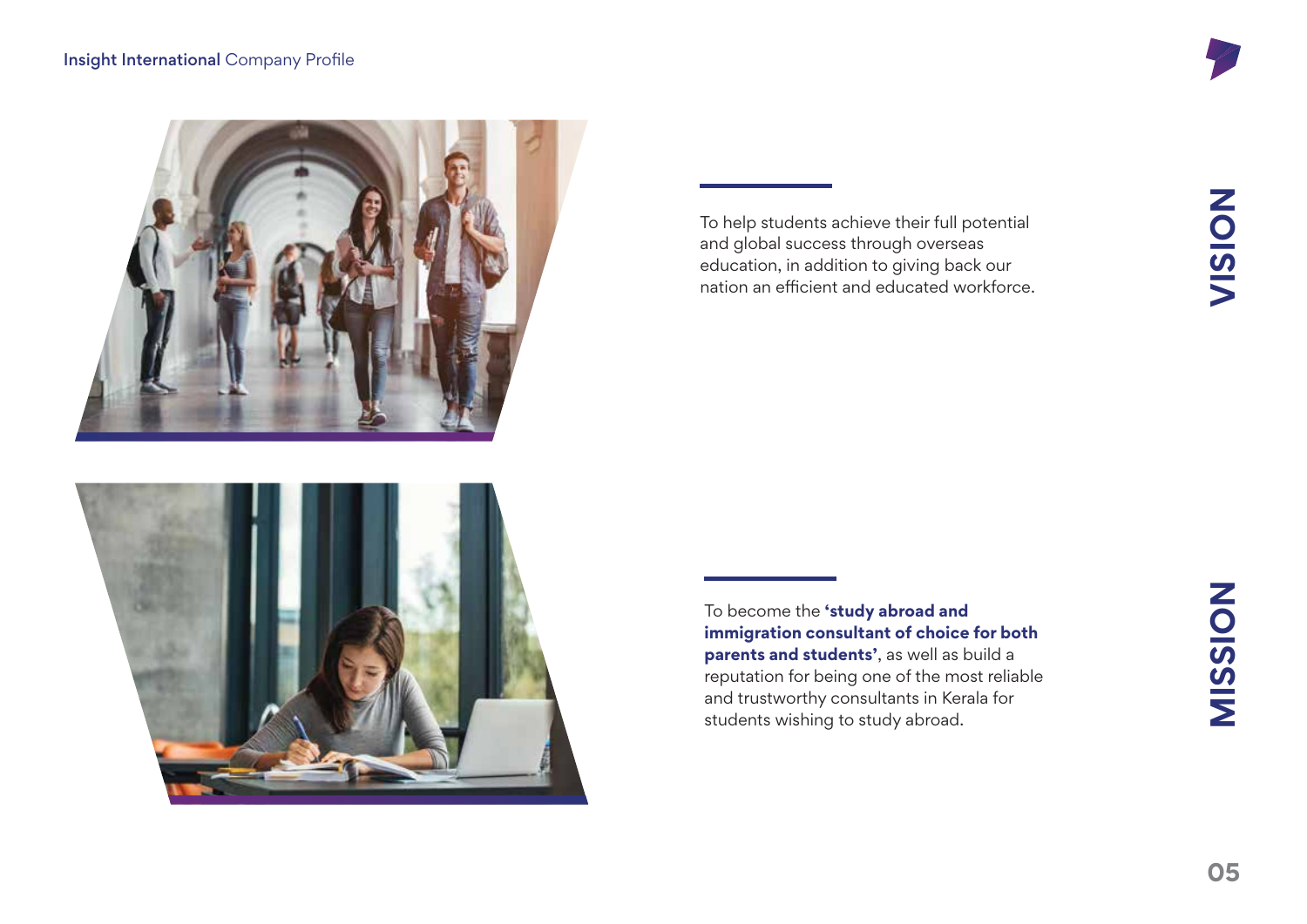



**Germany**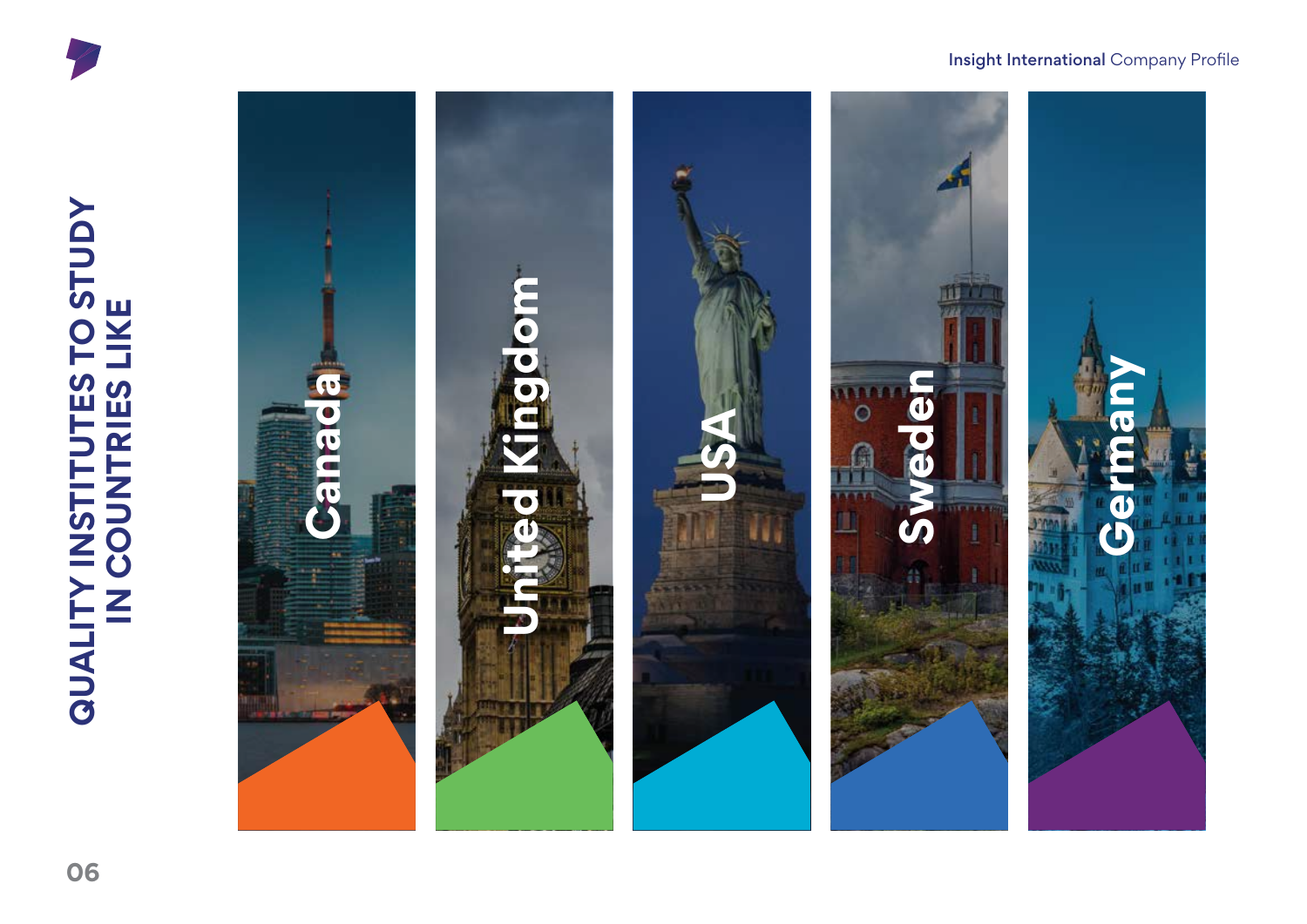



### **Career Counselling**

Confused about what course to take or what line of work you should get into? No worries. We can help you figure that out by finding out your interests and aspirations.



### **Course & University Selection**

Depending on the student's interest, we at Insight International will suggest the suitable for courses and the universities that provide them. We have tied up with several internationally renowned universities that provide the best courses in various disciplines.



# **Admission Procedure**

Once the university has been selected, we begin the admission procedure. From the payment of the initial fee to the receipt of the university acceptance letter, we will be there to show you the way.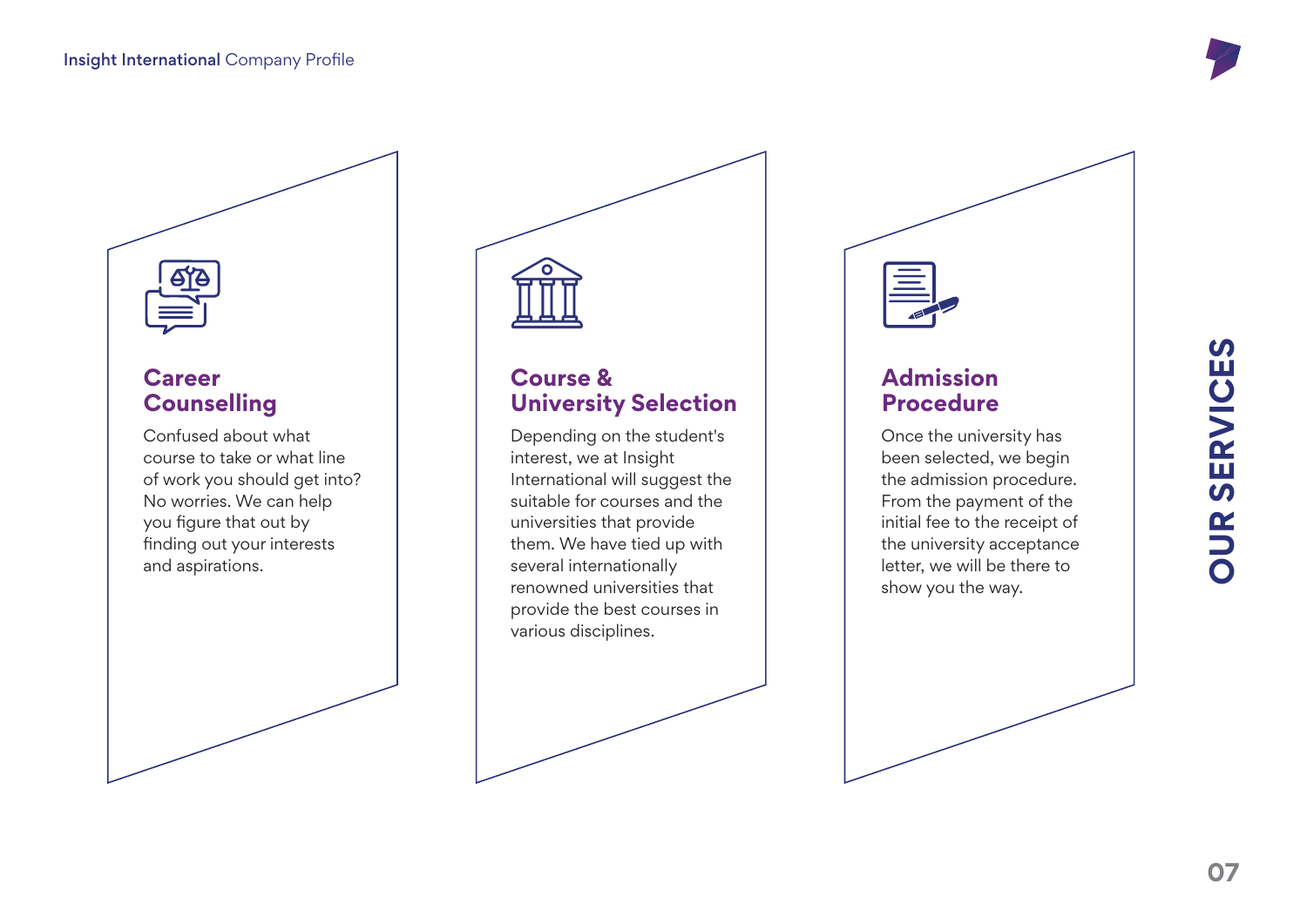

### **Educational Loan**

Through our partnership with several banks, the process of getting an educational loan is simple and quick. We will help you through the formalities of acquiring an educational loan without any hassles.



We will carry out the payment of the tuition fees as per the rules stipulated by the university the student is enrolling at. Payments may be made through cheque, money order, bank wire, credit card, or direct account debit.

### **Fee Payment Visa Guidance**

We support the entire process of obtaining a visa for our students. Our services cover the filling out of application forms and coaching for mock interviews. Some countries have an online visa process while others have a paper based application procedure. We will provide complete assistance depending on the needs of the country you are travelling to.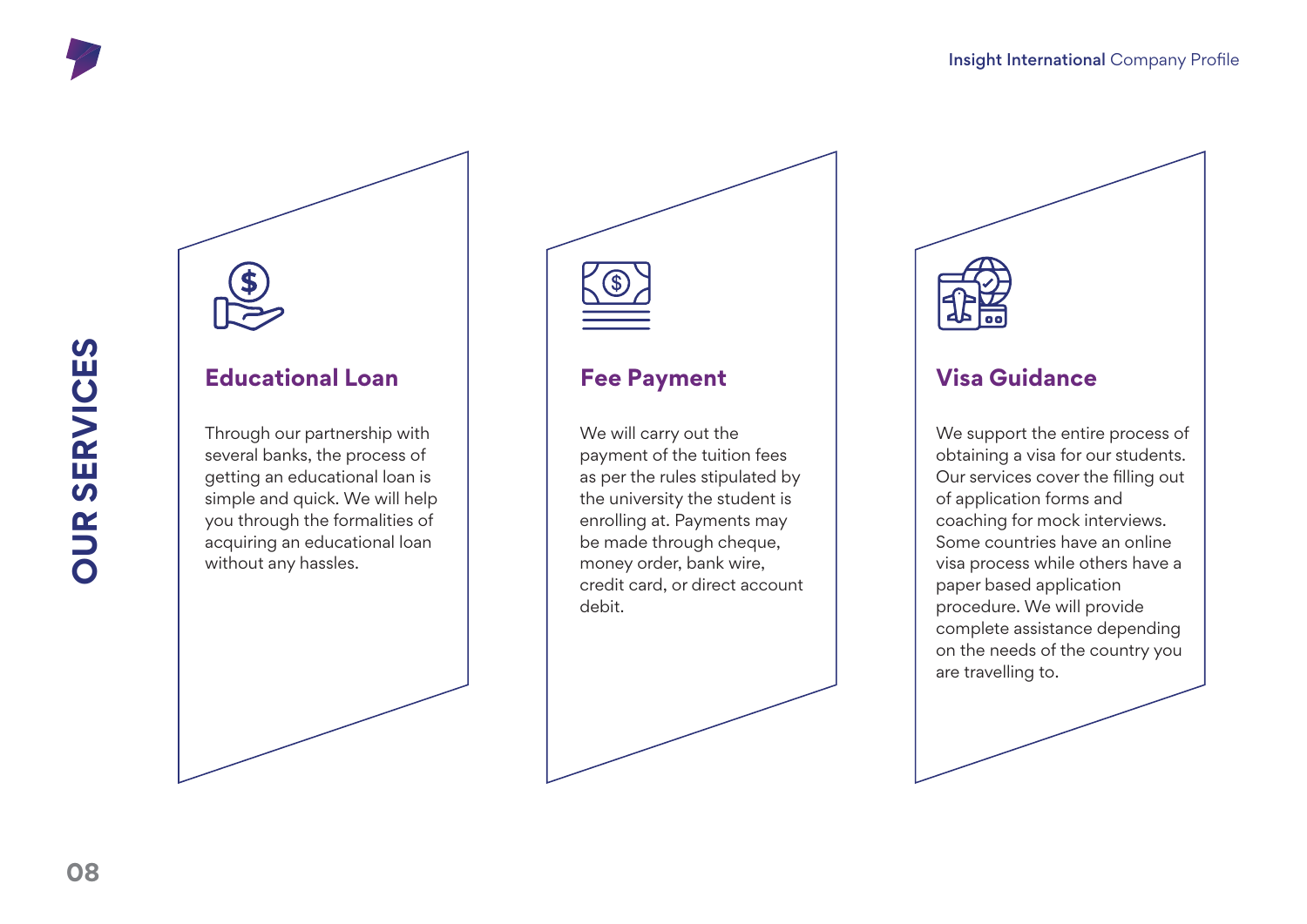

## **Pre-departure Briefing**

Students who are traveling will be given a pre-departure briefing which will cover what they have to do in the new country for the first 90 days. We will cover all important aspects that are to be kept in mind by the student on their journey. This includes documents they must carry and quarantine rules.



### **Travel Desk Assistance**

We will ensure that your travel is hassle-free by taking care of ticket bookings, pick up and drops, to and from airports. Our team members at the destination country will also ensure the student's accommodation is taken care of.

### **Legal Assistance For Permanent Residence**

We provide all legal assistance to acquire permanent residence in your country of stay. This includes filling out all the applications and ensuring that the necessary documentation works are complete.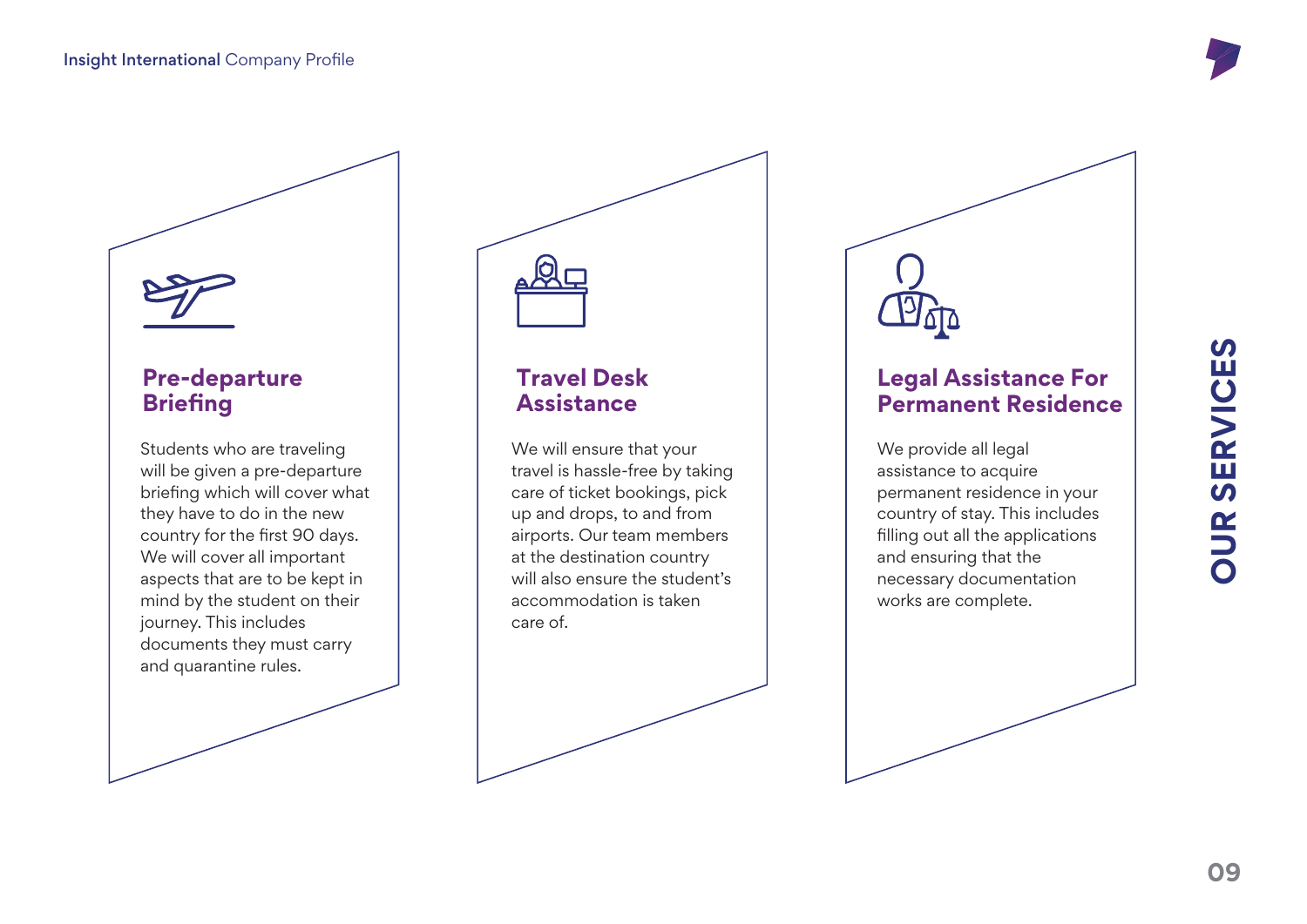When a group of experts come together to form an A-class team that strives to provide A-class service, you get a reliable and trustworthy organization that aims to excel. That's Insight International. Excellence in service is our core focus and each client will be hand-held through the entire process of studying abroad and settling down in the country of choice. We are the go-to study abroad consultants due to several factors:

# **Depth of Experience**

We process more than 200 student visas to different countries every year. Our long list of happy clientele is demonstrative of our expertise in the services we provide.

### **Successful Track Record**

We have an enviable track record with 0% visa rejection rate. We have been able to process the visa of each and every client of ours, and it's a track record we aim to uphold.

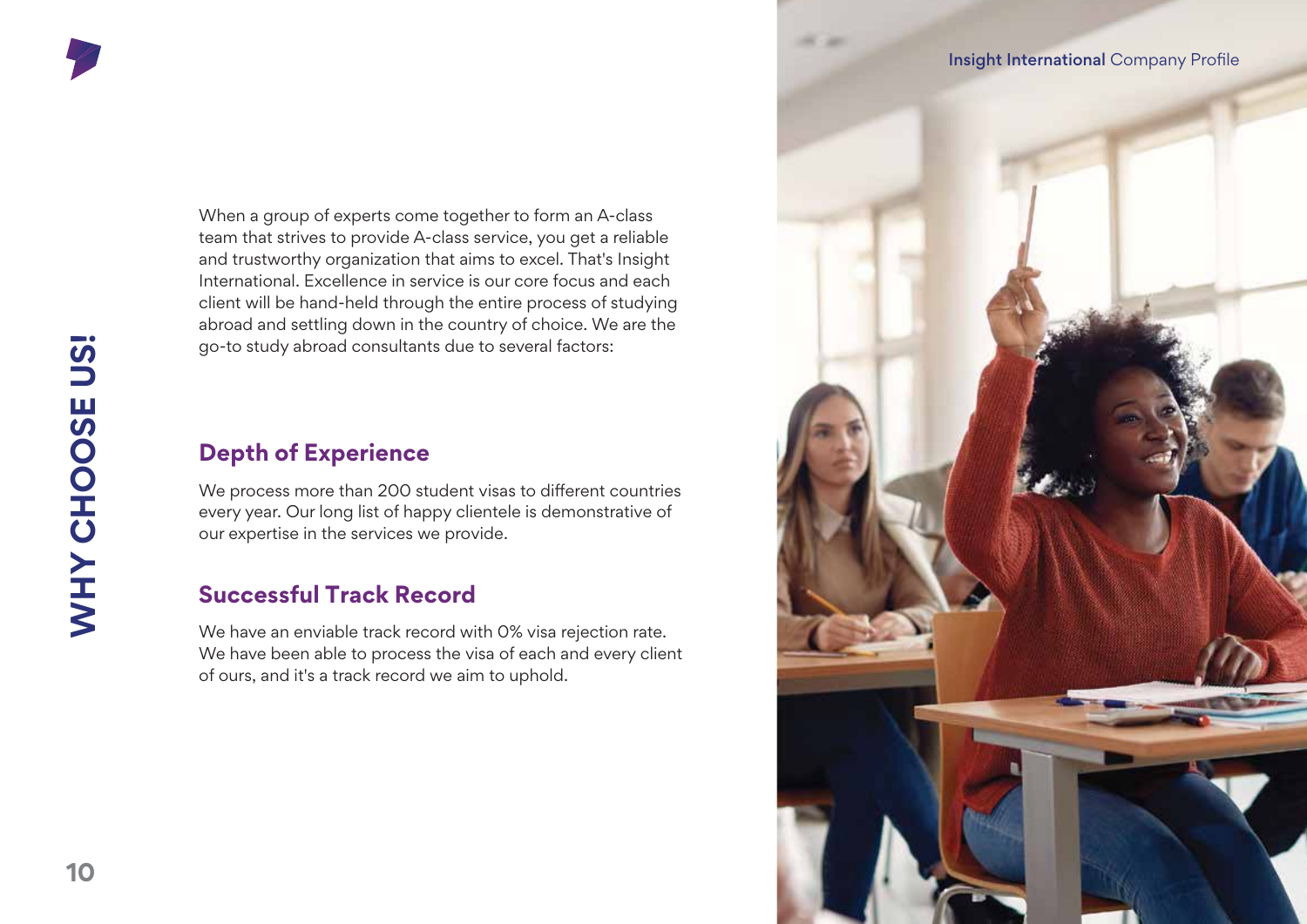# **Transparency**

Transparency in our processes is one key feature of our service. We are forthcoming and straightforward with all steps of the study abroad process, including expenses. You never have to worry about any hidden costs when working with us.

# **Client-first Mindset**

We strive to understand the students and their needs to provide the best service we can. This includes understanding their preferences and budget, and making suggestions accordingly.

# **Trustworthy**

We are extremely careful when it comes to our documentation process and the filling out of forms and applications. We deal with a large number of important documents on a day-to-day basis, and we are aware of the responsibility entrusted to us to take care of them and in providing the right information.

# **Hand-in-hand Approach**

We have adopted a hand-in-hand approach where we guide our students through the whole process of studying abroad, this includes payment of fees, finding an accomodation and applying for permanent residence. Our duties only end when the student has received the PR in their preferred destination.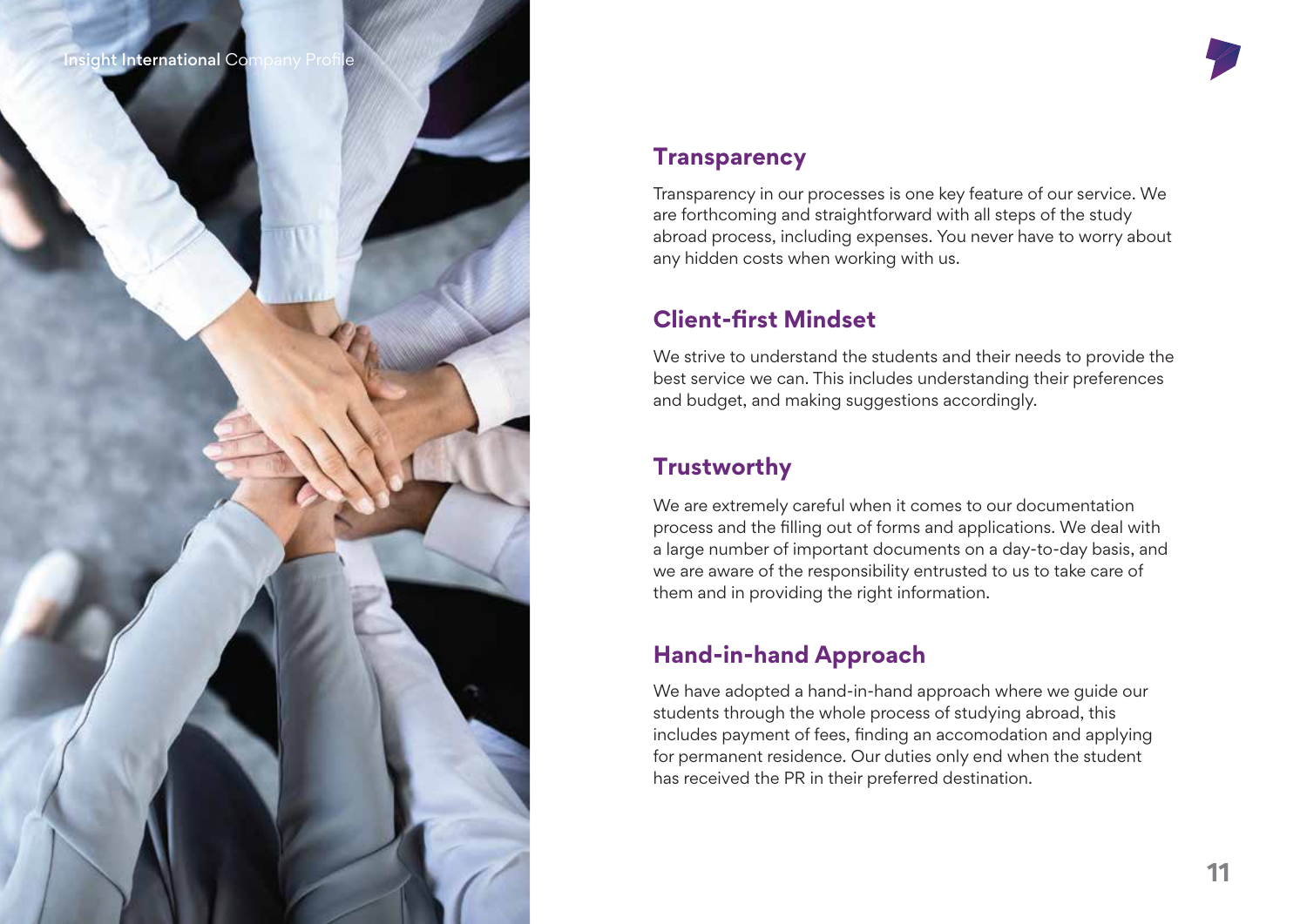# **1. Spouse Visa**

Countries such as Canada and the UK allow foreigners on student visa to bring their spouses to the country they are in. Insight International will do all the necessary documentation and related processes to help those who need assistance in acquiring a spouse visa.

## **2. Immigration**

We provide students and working professionals complete assistance and guidance in immigrating to Canada, the UK, Sweden, Germany or the US. We also carry out immigration services for the student's family members.

# **3. IELTS Coaching**

Passing the IELTS, an English language test, and getting a decent score is a must for students hoping to study in countries like Canada, Australia, and New Zealand. The IELTS preparation course covers all aspects of the test, which are reading, listening, writing, and speaking. Our coaches from ELLS ACADEMY will ensure that you improve your language skills and acheive the required score in your IELTS.

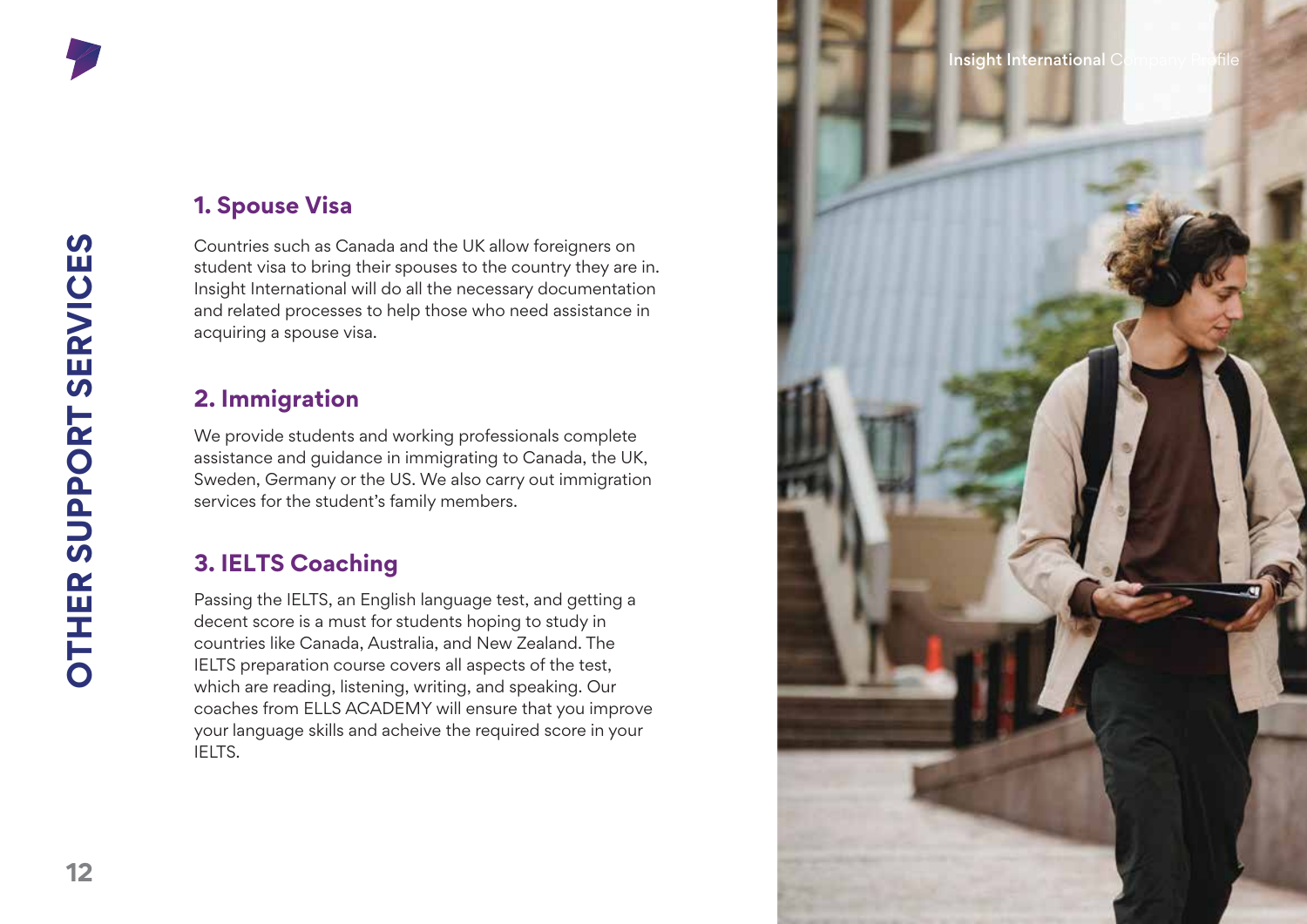

### **4. Accomodation**

In all countries, we have partnered with several property dealers and private owners to provide accommodations to our students near their place of study. We will also negotiate prices on your behalf to get you a convenient and affordable place of stay.

## **5. Air Ticket Booking**

Air ticket bookings are now easy through the help of Insight International experts. We will make the bookings on your preferred route and date of journey. We also provide group booking services. Trust Insight International to provide you a hassle-free travel experience. We will do everything to ensure you have a comfortable flight to your destination.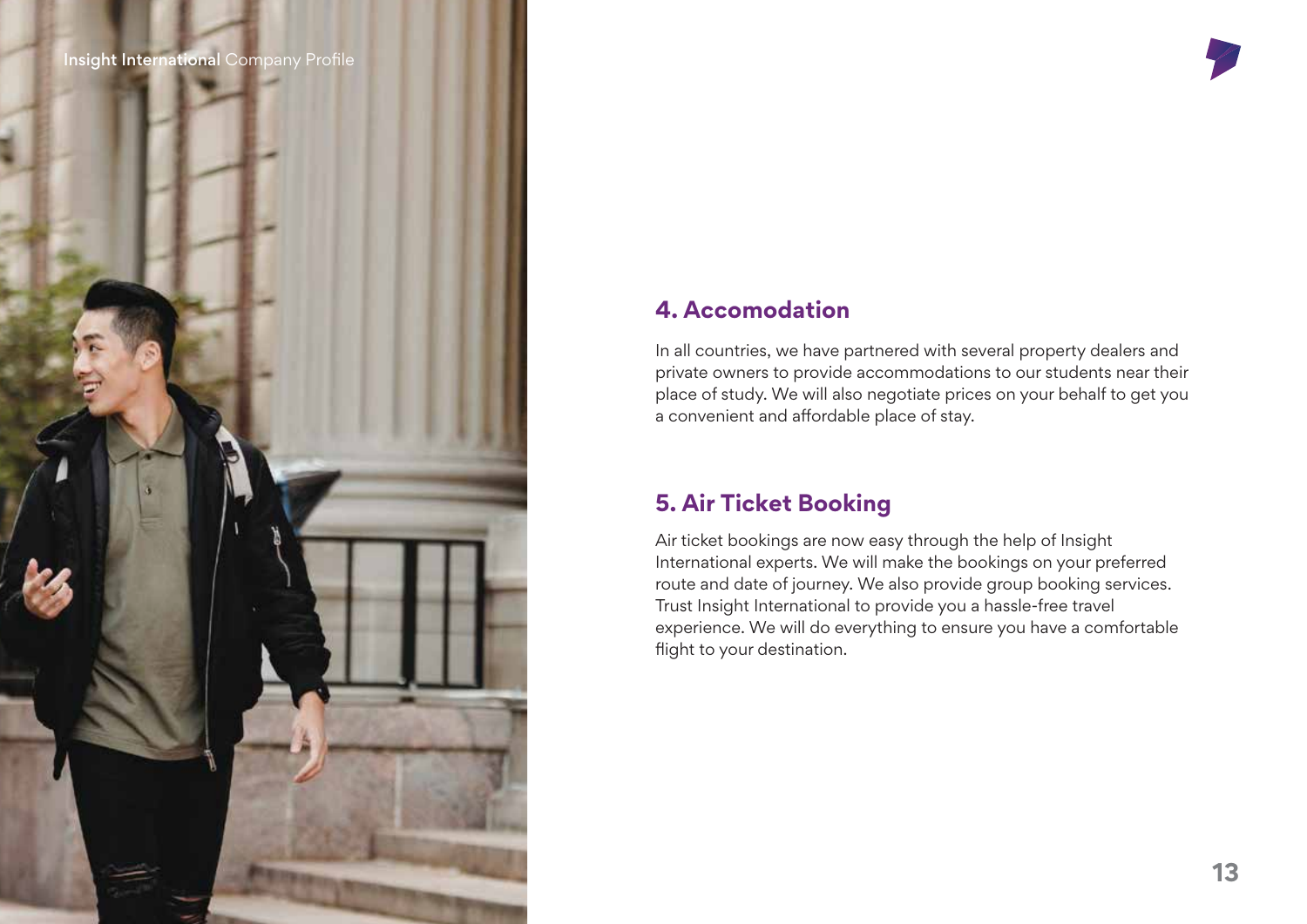



**Canada**

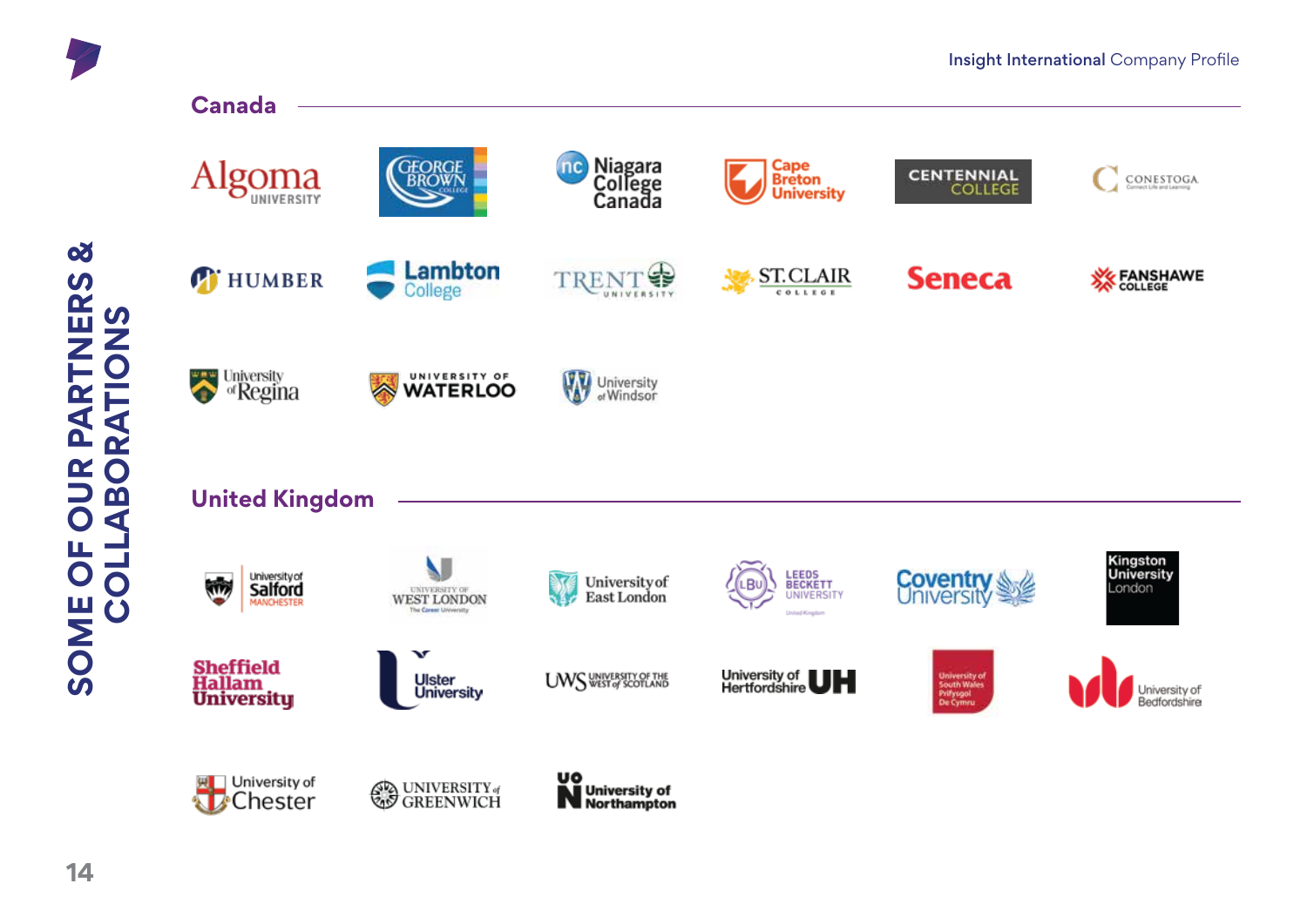![](_page_14_Figure_2.jpeg)

![](_page_14_Picture_3.jpeg)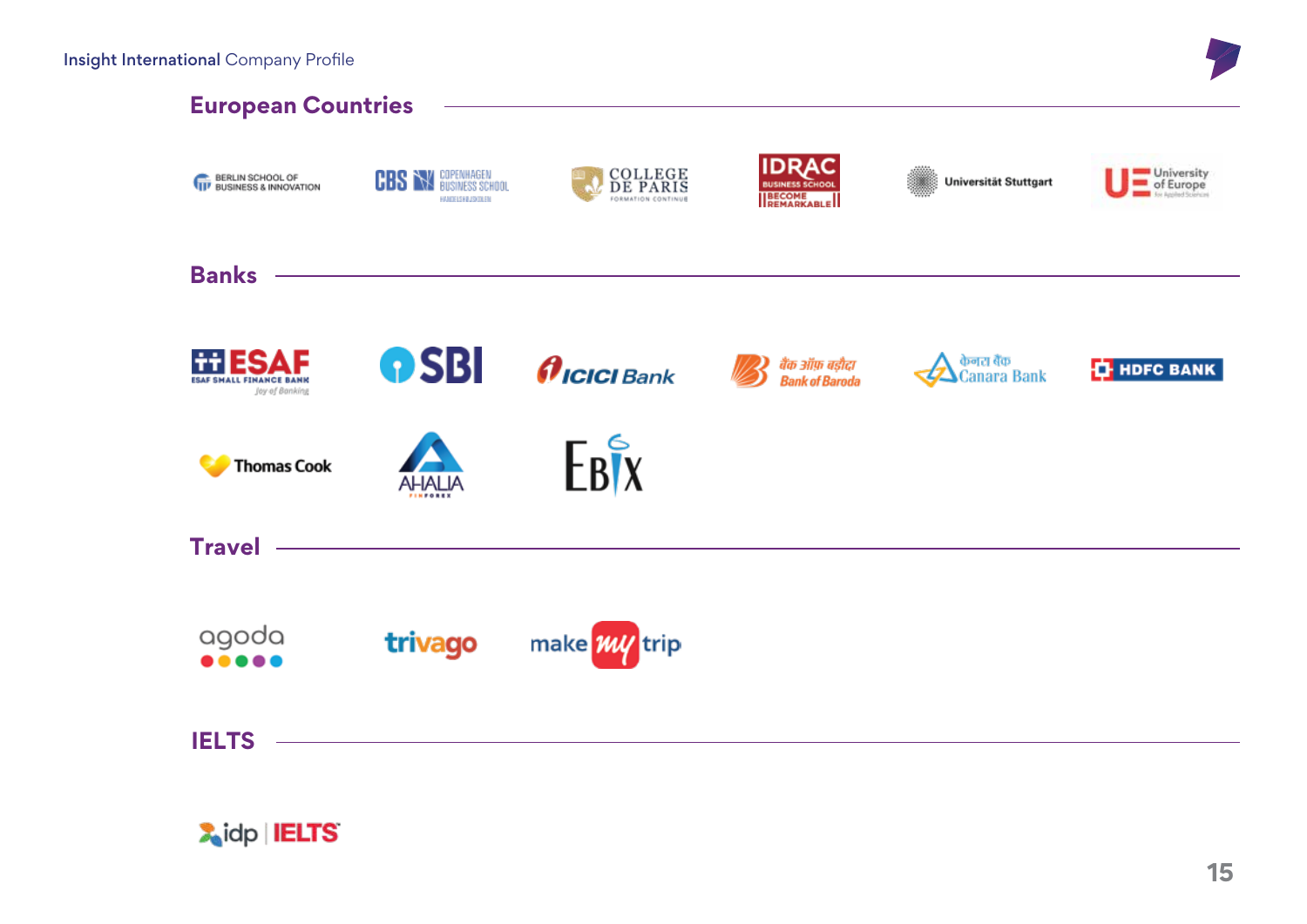![](_page_15_Picture_2.jpeg)

It was undoubtedly a great experience with Insight International. I am so happy with every assistance they provided. More than that, I was amazed at the level of commitment they show towards each applicant. Thank you so much for every support. I was only able to achieve my dream of studying in Canada with the support of Insight International.

![](_page_15_Picture_4.jpeg)

I am extremely thankful to everyone at Insight International. They have a very supportive team that was ready to help me with everything related to my application and visa process. They even had time for my queries during off-work hours. Once they commit, they will make sure you receive your requirements quickly.

![](_page_15_Picture_6.jpeg)

It was my friend's brother who suggested Insight International to me. When I visited their office, I felt that my dreams of flying abroad could become a reality. That was due to the positive approach of the staff. At any time, they were always willing to provide information over emails and phone calls. I definitely had an extremely supportive service from Insight International, and I would recommend them to any applicants looking for higher education services.

### Anol Gigi Organisational Management

Cambrian College, Canada

Arthana Binu Vijayakumar Social Service Worker Fleming College, Canada

### Ashik Noushad Motion & Control Management Conestoga College, Canada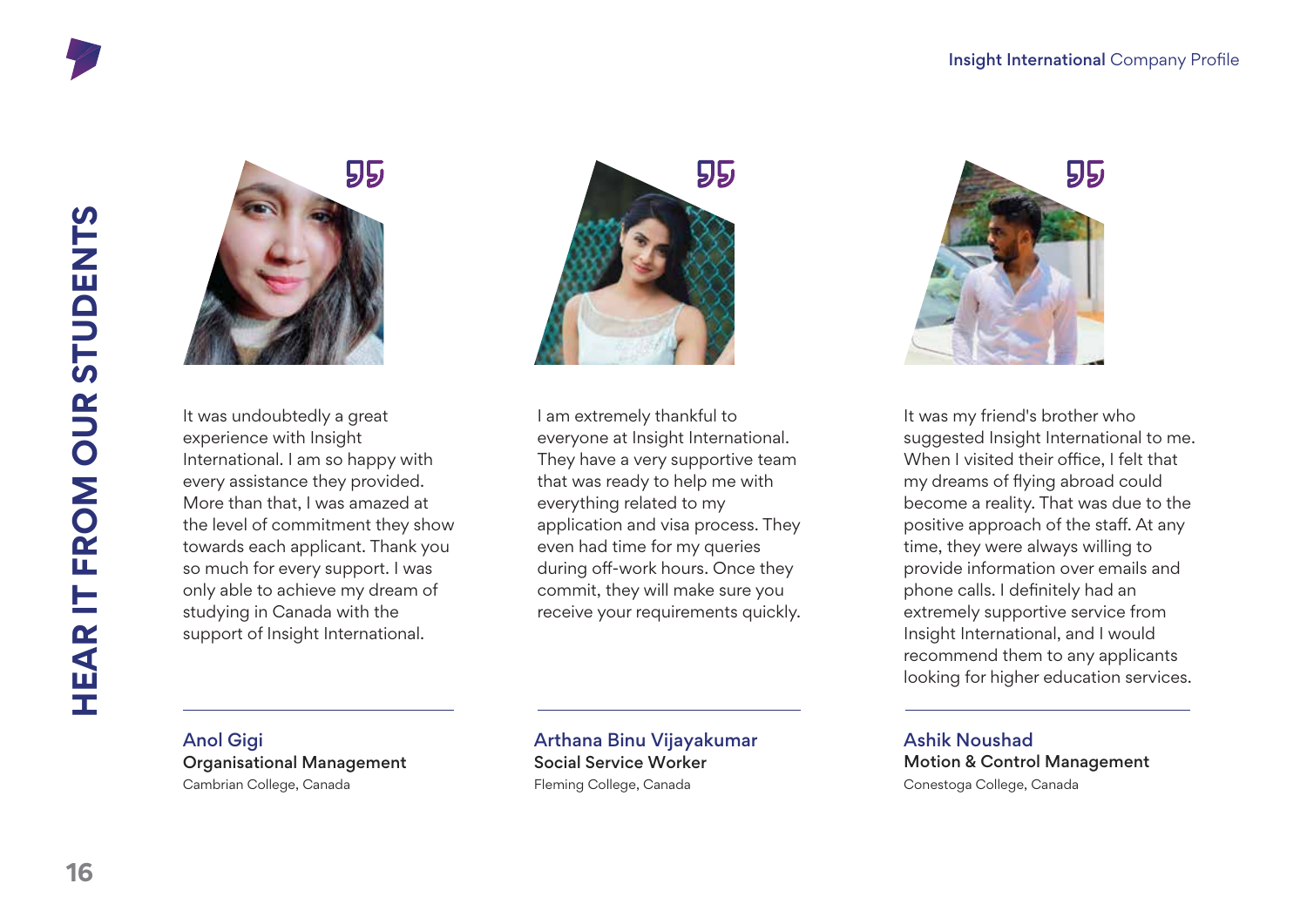![](_page_16_Picture_2.jpeg)

I visited Insight International Study Abroad with my friends to enquire about postgraduate admissions in the UK. The staff was very supportive, well informed and provided good guidance. They helped me realise my dreams of studying abroad. The team was always in touch and would send constant reminders about anything that had to be done for the application process. They even prepared me for my visa interview and ensured my goals are fulfilled. I have recommended Insight International to all my friends who are looking to study abroad.

Tijin K Joseph Strategic Global Business Management Conestoga College, Canada

![](_page_16_Picture_5.jpeg)

We got our visa recently, and I can surely say that no other agency could've helped me the way Insight International did. The counselors at Insight helped me choose the right university based on my interest, the team also helped with my spouse visa. The team provides the best service to students and family as they are highly knowledgeable about all the steps involved. They made sure that all my documentation works were done on time for both of us. Thank you so much for all the support, Insight International!

Aparna & Anas Student & Spouse Visa HR and Business Management Algoma University, Canada

![](_page_16_Picture_8.jpeg)

From deciding the country to booking the tickets, Insight International has helped me take on the big step of studying abroad with confidence. The team members provide reliable, genuine information and are available to speak at any hour of the day. I can definitely say that Insight International is the best platform to make your dream of studying abroad come true.

55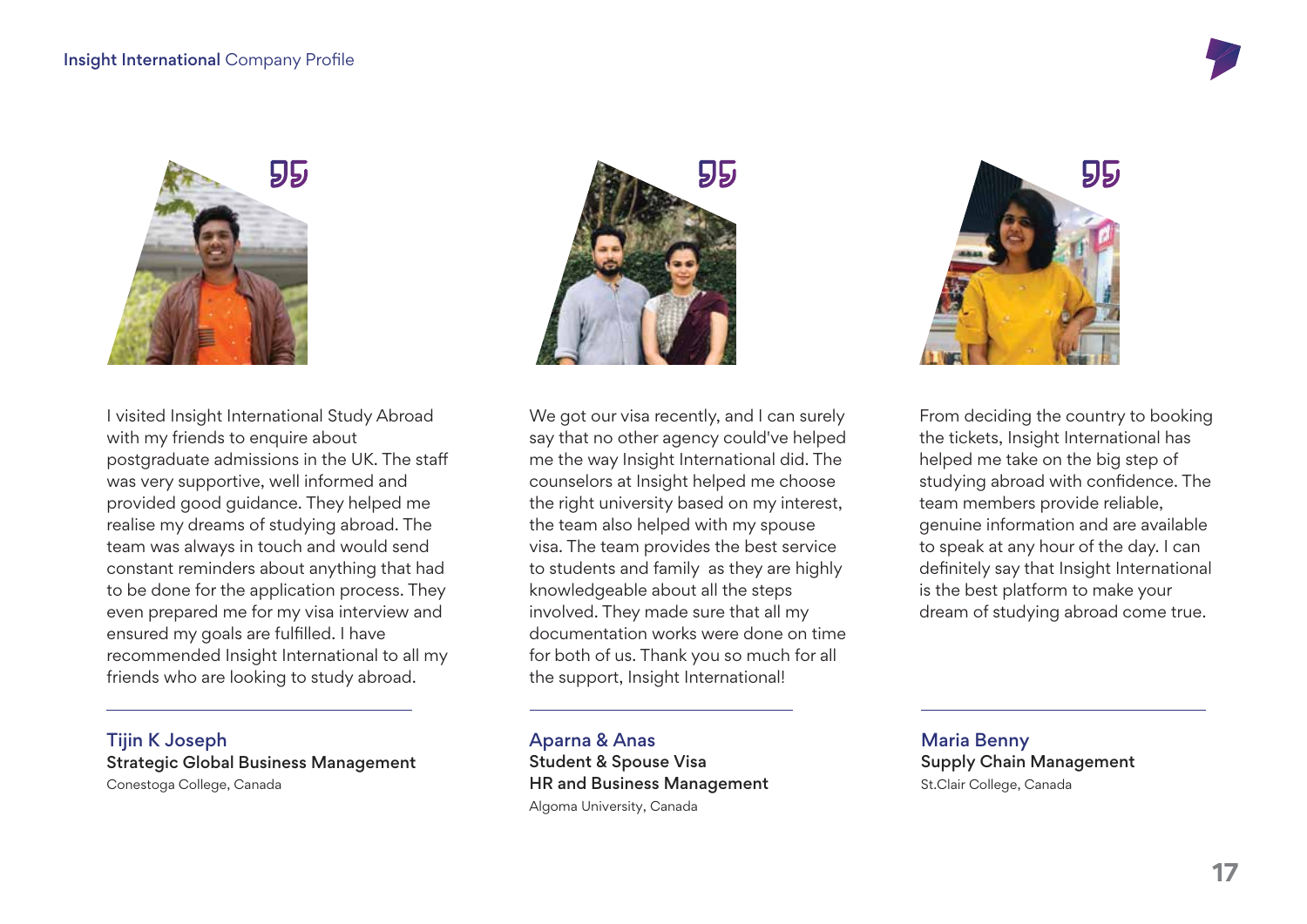![](_page_17_Picture_0.jpeg)

![](_page_17_Picture_1.jpeg)

We have a young and friendly team of experts who will guide you in the right direction to achieve your dreams.

![](_page_17_Picture_4.jpeg)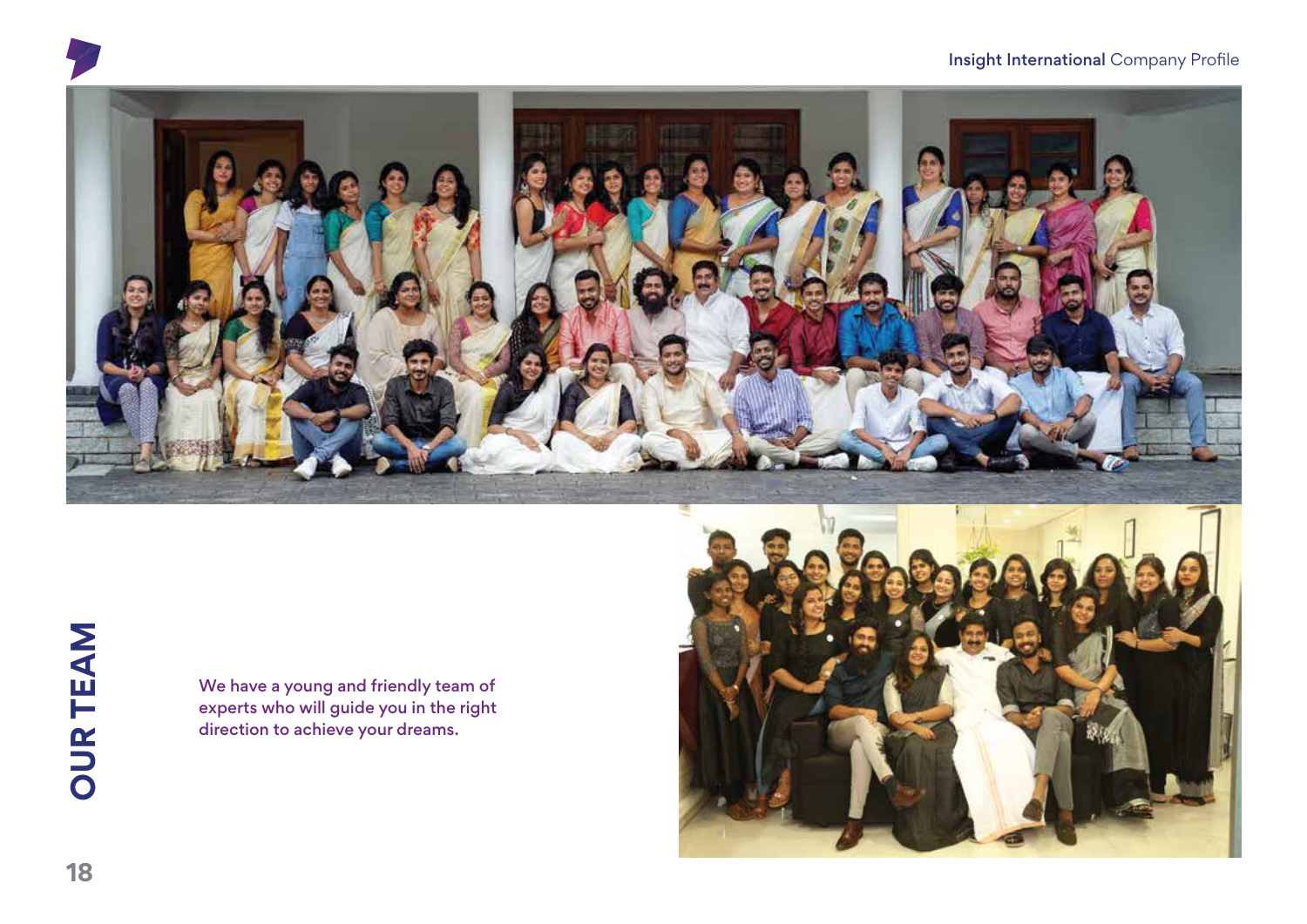![](_page_18_Picture_1.jpeg)

### Insight International recently won the Inspiring Brand Awards 2k21 for the 'Best Foreign Education Brand'.

Our team bagged the award with just over four years of experience in providing exceptional service. It is testimony of the trust and confidence our clients have in us.

The award was received from Mrs. Beena Kannan, Managing Director, Seematti, in the presence of honourable minister Shri. P. Rajeev.